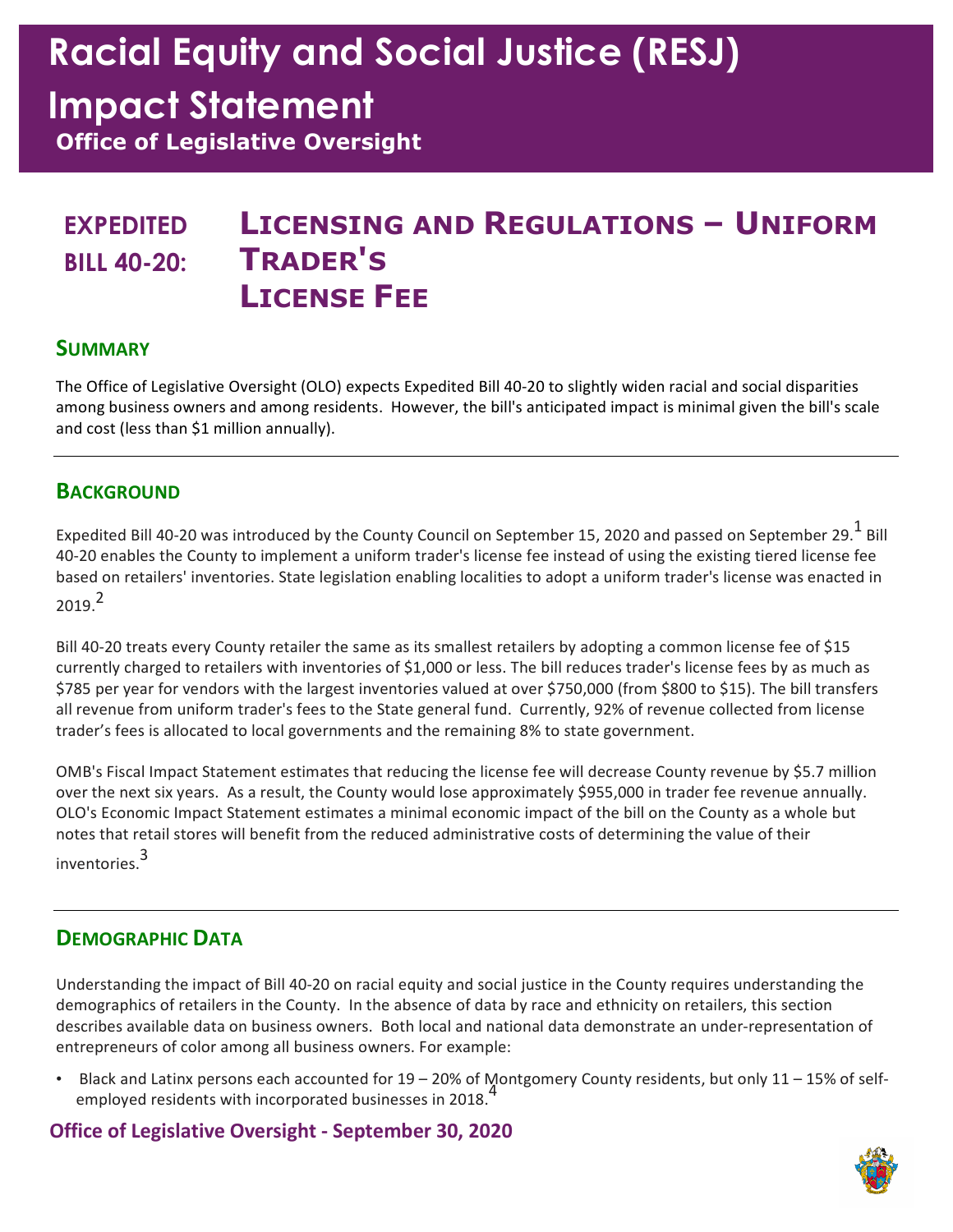- • While representing about 29 percent of all firms in Montgomery County, Black and Latinx firms combined (1.7% and 1.5% respectively) accounted for less than four percent of the revenue generated by local firms in 2018.<sup>5</sup>
- Among businesses across the country, the Small Business Administration estimates that Black firms accounted for 7% of all businesses, Asian firms represented 4.3%, and Latinx firms represented 10.6% of all firms in 2013.
- • Yet, across the nation, African Americans accounted for less than 2 percent of firms with employees, while White Americans owned 82% of small employer firms.<sup>6</sup>

 Gaps in wealth and access to capital are often cited as drivers of the gap in business ownership and size by race and ethnicity.<sup>7</sup> Business owners often rely on personal or family savings as sources of startup capital but the typical Black household has just one-tenth of their White counterparts' wealth: \$17,600 compared to \$171,000. $^8$ 

 Latinx entrepreneurs also have low median income and family wealth compared to White, Non-Hispanic Americans and are also more likely to be low-income than their peers: although Latinx people account for 17% of all low- income persons in the U.S., they account for 24% of all low-income entrepreneurs.<sup>9</sup>

### ANTICIPATED RESJ IMPACTS

Business Owners: Large retailers are the primary beneficiaries of Expedited Bill 40-20. The Maryland Department of Legislative Services' Fiscal and Policy Note states that all small businesses in jurisdictions enacting the uniform trader's license fee will benefit from reduced complexity associated with the tiered trader's license structure. However, it is the retailers with the most revenue and highest trader license fees under the current tiered schedule that will benefit the most.

 As noted previously, local data describing the distribution of retailers by race and ethnicity are not available. An examination of Montgomery County data from the Census Bureau Survey of Business Owners, however, suggests that local entrepreneurs of color will be under-represented among the retailers that benefit most from Bill 40-20 due to the significantly smaller size of their firms. For example, an analysis of 2012 data shows that local:

- Latinx firms averaged \$96,000 in annual sales
- African American firms averaged \$110,000 in annual sales
- Asian firms averaged \$286,000 in annual sales while
- White firms averaged more than \$2 million in annual sales.<sup>10</sup>

 Since White business owners are more likely to benefit from this bill than entrepreneurs of color due to the larger average size of their firms in terms of sales, OLO estimates that Bill 40-20 will widen disparities in business ownership and worth by race and ethnicity.

Residents: Cuts in County services to fund Bill 40-20 could also adversely impact communities of color who are more often reliant on means-tested programs and services.<sup>11</sup> A cursory review of Montgomery County Government's \$5.9 billion operating budget for FY21 suggests that nearly two-thirds of County expenditures are allocated to six budgets that disproportionately serve communities of color and lowincome residents:<sup>12</sup>

• Montgomery County Public Schools at \$2.8 billion

### Office of Legislative Oversight - September 30, 2020 2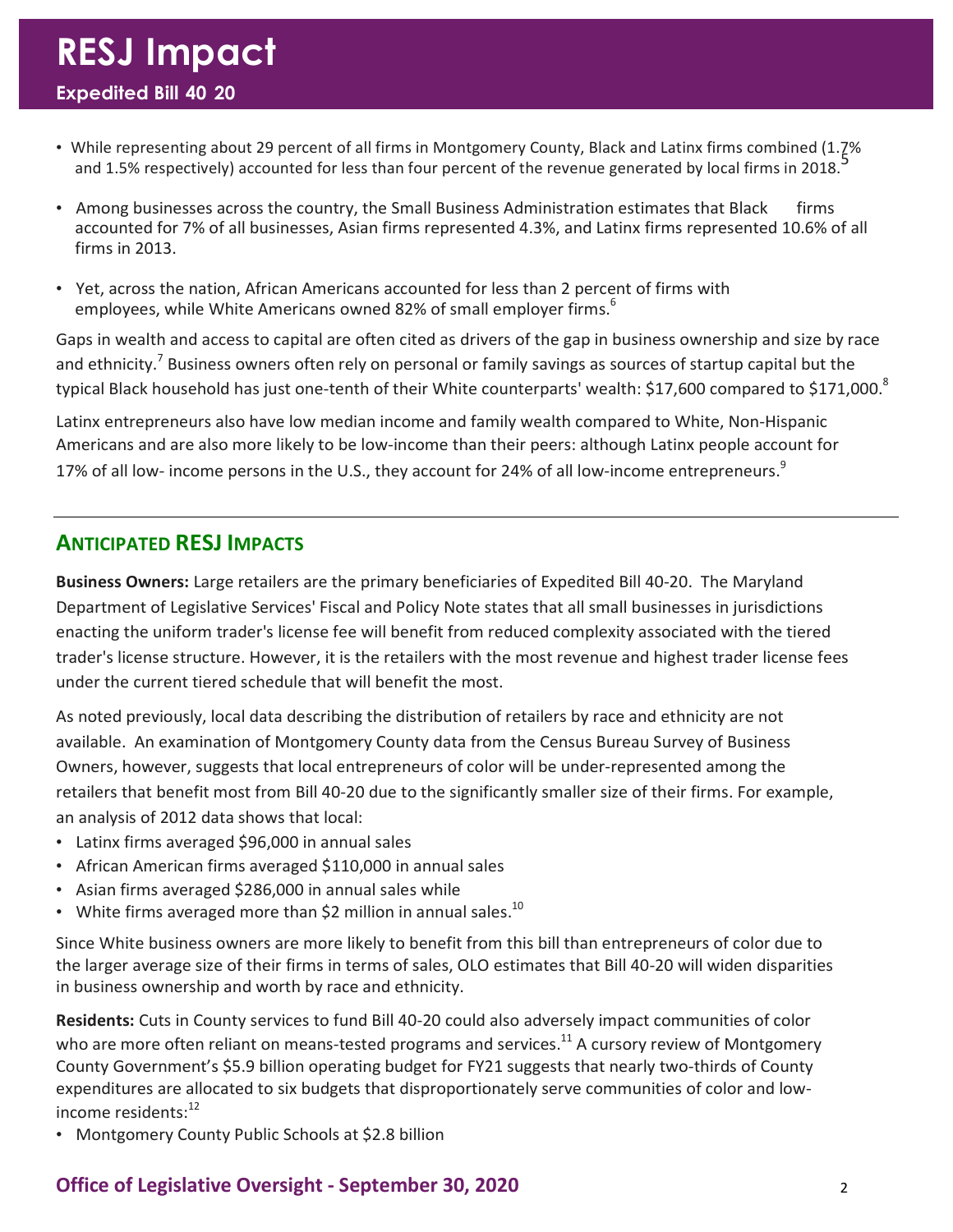# RESJ Impact

### - Expedited Bill 40 20

- Department of Health and Human Services at \$348 million
- Montgomery College at \$318 million
- Department of Transportation at \$239 million
- Department of Libraries at \$103 million
- Housing and Community Affairs at \$66 million

 This analysis is not intended to suggest that all tax cuts harm low-income residents and communities of color or that all tax increases inherently reduce racial and social inequities. Instead, this analysis is offered to recommend the Council explicitly consider how tax cuts will be funded, and their consequences on racial and social equity, in the same way that it considers the benefits and burdens of recommended tax increases.

### METHODOLOGIES, ASSUMPTIONS AND UNCERTAINTIES

This RESJ impact statement and OLO's analysis relies on several sources of information. They include:

- State law $^{13}$
- State fiscal and policy note $^{14}$
- OMB fiscal impact statement $^{15}$
- OLO economic impact statement $^{16}$

 OLO also reviewed several sources to understand trends and disparities in business ownership and employment by race and ethnicity nationally and locally. These include:

- Minority-owned businesses COVID-19 Recovery Outlook, Office of Legislative Oversight<sup>17</sup>
- Racial Equity Profile, Montgomery County, Office of Legislative Oversight
- Kauffman Compilation: Research on Race and Entrepreneurship<sup>18</sup>
- Brookings: Coronavirus economic relief cannot neglect Black-owned business $^{19}$
- • Bridging the Wealth Gap, Small Business Growth, The United States Conference of Mayors and the Council on Metro Economies and the New American City<sup>20</sup>
- A Blueprint for Revamping the Minority Business Development Agency, Center for American Progress<sup>21</sup>
- • Bridging the Divide: How Business Ownership Can Help Close the Racial Wealth Divide, Field at the Aspen Institute<sup>22</sup>
- Building Entrepreneurship Ecosystems in Communities of Color, the Federal Reserve Bank of Kansas City.<sup>23</sup>

 OLO also visited the websites of Montgomery County Economic Development Corporation for information and the websites of several entrepreneurs of color groups that include the Hispanic Chamber of Commerce for

Montgomery County and the Maryland Black Chamber of Commerce.<sup>24</sup>

 When disaggregated data by race and ethnicity are available locally, OLO relies on such data to estimate the impact of proposed legislation on subgroups by race and ethnicity. When local data are unavailable, OLO extrapolates state and national data disaggregated by race and ethnicity to estimate local impacts of proposed legislation.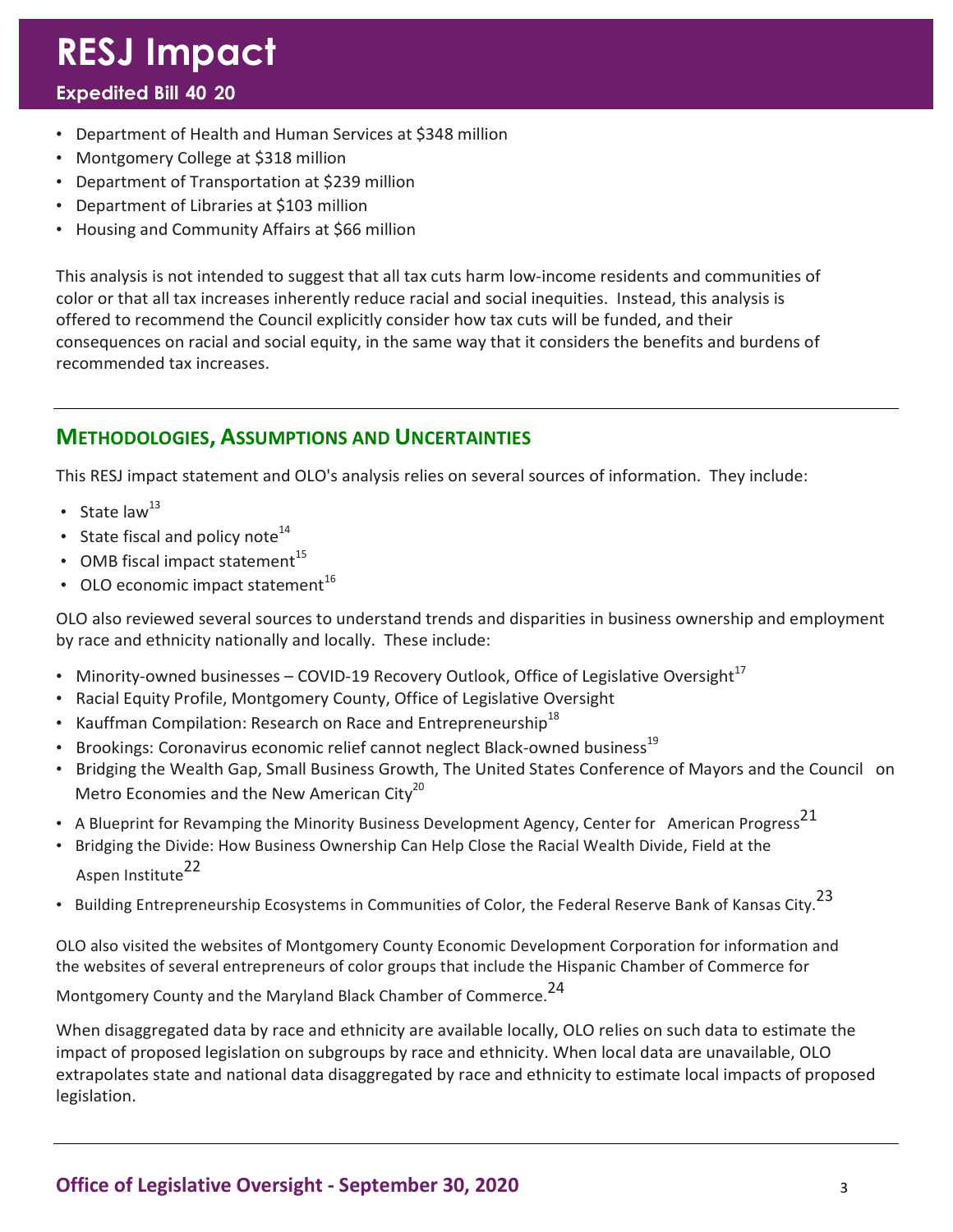#### - Expedited Bill 40 20

#### RECOMMENDED AMENDMENTS

 The County's Racial Equity and Social Justice Act requires OLO to consider whether recommended amendments to bills aimed at narrowing racial and social inequities are warranted in developing RESJ impact statements.<sup>25</sup> If the intent of Expedited Bill 40-20 were to narrow disparities in business ownership by race and ethnicity, OLO could offer such amendments. The intent of Expedited Bill 40-20, however, is not to narrow racial and social inequities in the County. As such, this RESJ impact statement does not offer recommended amendments for Expedited Bill 40-20.

 If, under a separate bill, the Council decides to propose legislation aimed at narrowing racial and social inequities among businesses, OLO encourages the Council to work in partnership with Black and Latinx business owners, the Montgomery County Economic Development Corporation, and other key stakeholders. The Council may also want to consider best practices for assisting entrepreneurs of color offered by researchers. These may include: $^{26}$ 

- • Collecting and analyzing data on local business disparities by race and ethnicity, including data collected by financial institutions required under the Dodd-Frank Act.
- Improving access to properly structured credit opportunities for entrepreneurs of color.
- • Helping entrepreneurs of color access credit and other services particularly among institutions with a history of supporting minority-owned business, such as Community Development Financial Institutions and credit unions.
- • Improving programs aimed at enabling entrepreneurs of color to access and succeed at securing contracting opportunities.
- Expanding funding for targeted business development assistance for growth-oriented minority firms.
- • Considering short-term strategies for forgiving or reducing the student debt of entrepreneurs that create new firms.

### **CAVEATS**

 Two caveats to this statement should be noted. First, predicting the impact of legislation on racial and social inequities in Montgomery County is a challenging, analytical endeavor due to data limitations, uncertainty, and other factors. Second, this RESJ statement is intended to inform the legislative process rather than to determine whether the Council should enact legislation. Thus, any conclusion made in this statement does not represent OLO's endorsement of, or objection to, the bill under consideration.

#### **CONTRIBUTIONS**

 OLO staffers Elaine Bonner-Tompkins and Theo Holt drafted this RESJ impact statement in consultation with colleague Stephen Roblin who authored OLO's Economic Impact Statement for Expedited Bill 40-20.

Office of Legislative Oversight - September 30, 2020 4